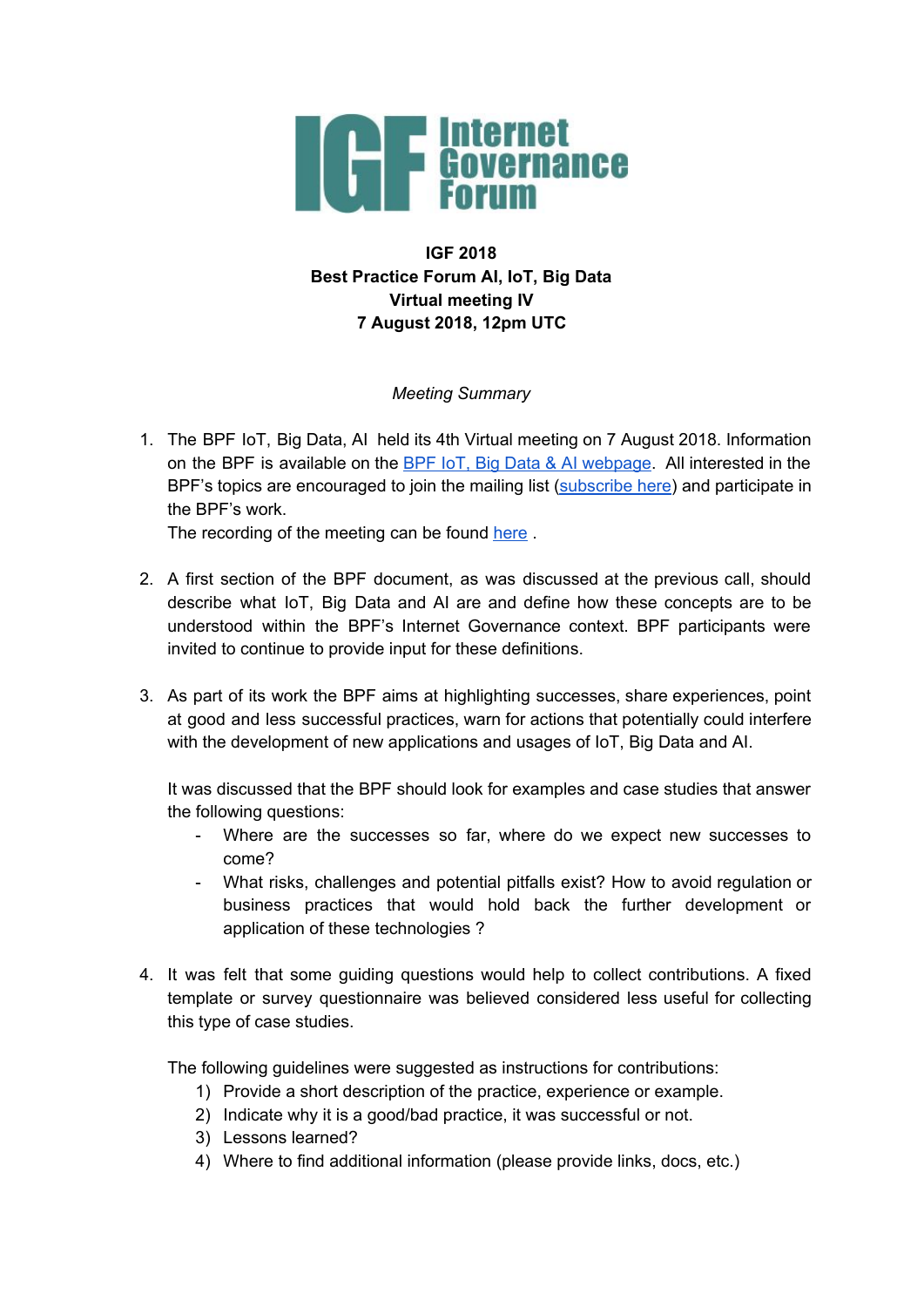- 5. Call participants thought valuable examples could be amongst other stakeholder initiatives discussing the use of IoT, Big Data, AI in the field of cybersecurity, surveillance, optimisation of traffic on networks, Smart Cities. A Canadian stakeholder initiative bringing government, technical players, civil society and academia together to discuss ways to make IoT more secure, and ongoing initiatives in the USA to establish multistakeholder cooperation on how to better protect IoT against botnets, were also mentioned during this discussion.
- 6. It was felt that collecting examples and practices that only relate to one of the technologies would be less useful for the BPF, unless the examples can tell something on how applications that combine the three technologies would need to be designed. For example, lessons learned from machine learning processes on large sets of data could be useful to avoid risks and pitfalls when applying AI processes on IoT data.
- 7. Digital discrimination was mentioned as one of the risks the BPF should pay attention to. A participant gave the example that if IoT data was used to decide or prioritize new policy, it is likely that the data mainly comes from a select group that can afford to buy the latest IoT or IoT enables devices, with the risk that the policy ignores the needs of large parts of the population. Another participant mentioned a US government report analysing the risks of using AI processes to analyze large sets banking and financial/loan data, and said that its findings might be useful in a discussion on potential risks of applying AI on IoT data.
- 8. It was advocated that the BPF should aim at including examples of research and research projects that focus on the application of combinations of IoT, Big Data and AI. From an Internet Governance perspective, it is important that research and development ensure that everyone can benefit form new developments and that they not result in (intended or unintended) forms of discrimination.
- 9. It was suggested to go through the final list of accepted workshops for the IGF meeting in Paris and list those sessions that intend to address best practices and reach out to their organizers. A similar approach was suggested for the NRIs, however Titti reported that she analysed last year's NRI agendas, and that with some exceptions (SEEDIG, EuroDIG, IGF-USA, RIGF, etc.) IoT/BigData/AI were not prominently discussed at NRIs.
- 10. BPF participants said that the output document should aim to be digestible, concise and clear, with maybe one or more annexes with examples, case studies, background information, list or relevant reports, links to stakeholder platforms and relevant organizations.
- 11. The draft BPF document has to be published ahead of the IGF meeting (expected first half of Oct in coordination with the other BPFs) so that the broader community has the opportunity to provide comments and additional input. The final BPF output